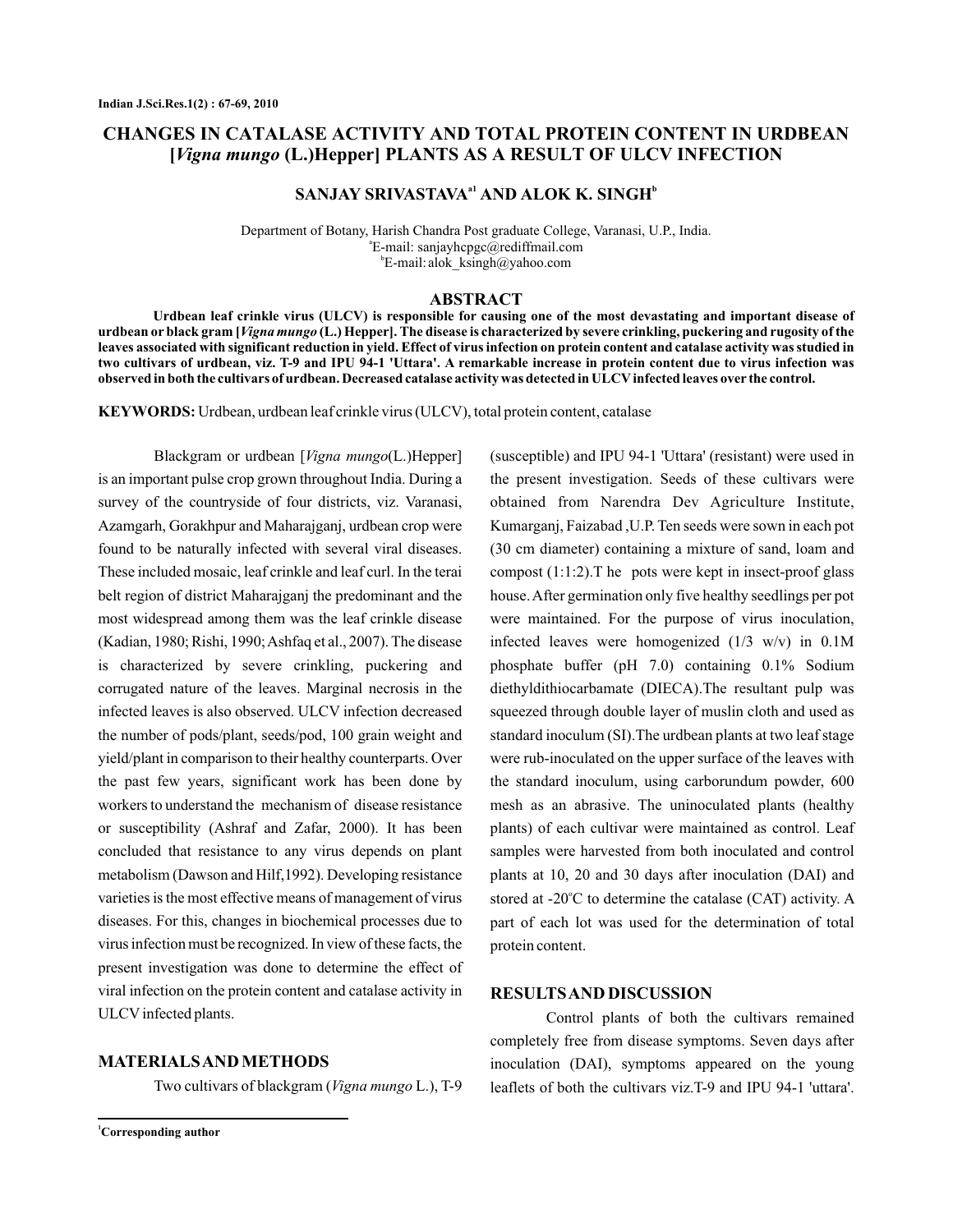#### **SRIVASTAVA AND SINGH: CHANGES IN CATALASE ACTIVITY AND TOTAL PROTEIN CONTENT IN URDBEAN...**

The symptoms of virus infection on urdbean plants under the artificial conditions, corresponded in all respects to the symptoms observed on infected plants, growing in the field.

### **Catalase (CAT)Activity**

A significant decrease in catalase activity was observed in ULCV infected plants of both the cultivars of urdbean (Table 1).This was in agreement with previous findings of other workers (Clarke et al.,2002;Chen et al.,1993;Neuenschwander et al.,1995).Reduced catalase activity was observed in Phaseolus vulgaris infected with WCIMV (Clarke et al.,2002).Similar observations were recorded in tobacco plants infected with TMV (Chen et al.,1993;Neunenschwander et al.,1995). On the contrary, no significant decrease in catalase activity was recorded in ULCV infected urdbean plants by Ashfaq et al. (2010). Similarly Hernandez et al.(2001) could not observe change in catalase activity in apricot infected with Plum pox virus.

### **Total Protein Content**

A remarkable increase in total soluble protein content was observed in both the cultivars of black gram, T-9 and IPU 94-1 'Uttara' at 10,20 and 30 DAI (Table 2).Among the two cultivars, the susceptible one i.e.T-9 showed a relatively higher increase in protein level as compared to the resistant variety IPU 94-1 'Uttara'. This is in

agreement with previous findings of other workers (Ashfaq et al., 2010; Yardimci et al., 2007; Langhams and Glover, 2005 and Shukla and Rao, 1994). Although Taiwo and Akinjogunla, 2006 observed decrease in total soluble protein in virus infected plants.

### **CONCLUSION**

In the present investigation, it was observed that ULCV infection resulted in higher total protein content in both the cultivars of urdbean i.e. T-9 and IPU 94-1 'uttara'. Catalase activity on the other hand showed significant decrease in both the cultivars of urdbean. Interpretation of these results requires further investigations regarding diseased plant metabolism.

### **ACKNOWLEDGEMENTS**

We are highly indebted to the Head, Department of Botany, Harish Chandra P.G. College, Varanasi for providing us the necessary lab facilities for the present investigations. We are grateful to Narendra Dev Agriculture Institute, Kumarganj, Faizabad for providing seeds of the two cultivars of urdbean.

|     | T-9        |         | IPU 94-1'Uttara' |         |
|-----|------------|---------|------------------|---------|
| DAI | Inoculated | Control | Inoculated       | Control |
|     |            |         |                  |         |
|     |            |         |                  |         |
|     |            |         |                  |         |
|     |            |         |                  |         |

Table 1: Catalase specific activity (A 240 nm mm<sup>-1</sup> mg<sup>-1</sup>protein) in healthy (control) and ULCV infected plants **of two urdbean cultivars T-9 and IPU 94-1 'Uttara' at various DAI (days after inoculation) of virus infection**

Results are the mean  $\pm$  SE of 10 plants

|                                            | Table 2: Protein content (in mg/g of leaf tissue) of Urdbean cultivars T-9 and IPU 94-1'Uttara' at various DAI |
|--------------------------------------------|----------------------------------------------------------------------------------------------------------------|
| (Days after inoculation) of ULCV infection |                                                                                                                |

| DAI | $T-9$      |         | IPU 94-1'Uttara' |                      |
|-----|------------|---------|------------------|----------------------|
|     | Inoculated | Control | Inoculated       | Control              |
|     |            | 2.0     |                  | $\angle \cdot \cdot$ |
|     |            | 2.4     |                  | 2.3                  |
|     |            |         |                  |                      |
|     |            |         |                  |                      |

Results are the mean  $\pm$  SE of 10 plants